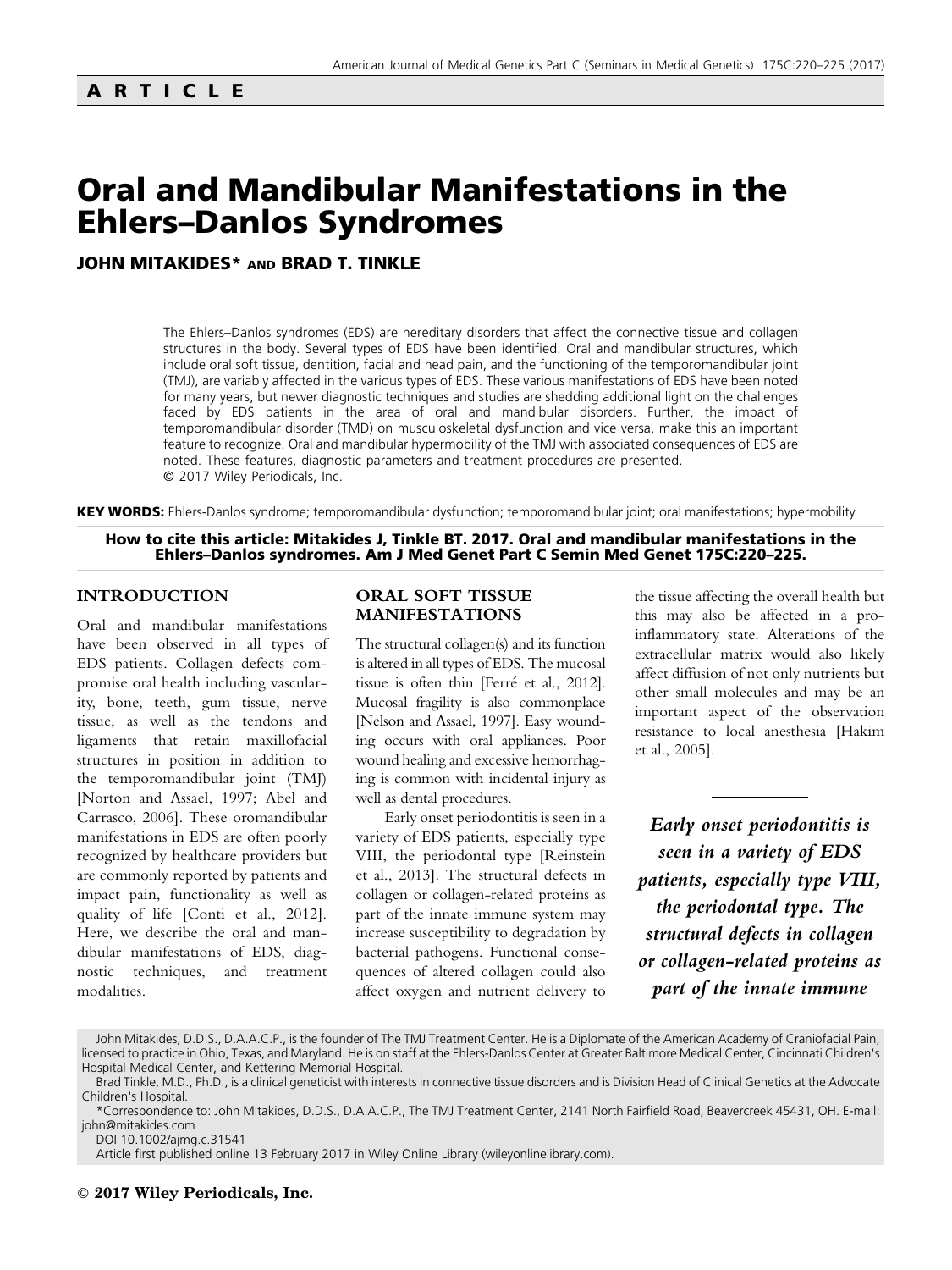# system may increase susceptibility to degradation by bacterial pathogens.

The lack of lingual and inferior labial frenula has been noted in several studies. De Felice et al. [2001] studied 12 patients with EDS, 4 of whom were classified as classic EDS and the remaining eight as hypermobile (hEDS). All patients were clinically characterized and included "significant" skin hyperlaxity. All 12 patients had an absent inferior labial frenulum (between the lower lip and gum line) whereas only nine also had absence of the (sub)lingual frenulum. Although a small sample size, both sites were significantly distinct from the appropriate control group. However, such observations were not reproduced in two subsequent studies [Bohm et al., 2001; Shankar et al., 2006].

Machet et al. [2010] evaluated patients of classic  $(n = 4)$ , hypermobile  $(n = 19)$ , and vascular  $(n = 20)$  types of EDS. As a subgroup (classic and hypermobile), the sensitivities of the absence of the inferior labial frenulum was 42% and 53.5% for the lingual frenulum with specificities of 99% and 98%, respectively. In vascular EDS, sensitivity was 65% with 97% specificity with an odds ratio of 72. Celletti et al. [2011] evaluated 32 patients with clinically characterized hEDS. Using a variation of assessment, the investigators did not find complete absence of the lower labial frenulum in any subject. However, the lingual frenulum was not visualized in 23 patients and 13 controls by one method but only four patients and one control by another method. Both methods produced significant results but demonstrated that the methodology could widely change the prevalence of and therefore usefulness of such a sign. It has also been noted that up to 50% of EDS patients are able to touch their tongue to their nose (Gorlin sign) but it is unclear if the absence of the lingual frenulum has an impact on the presence of this sign [Tanwar et al., 2014; Awal et al., 2015].

# BONE STRUCTURE AND **DENTITION**

In the EDS patient tooth mobility has been noted which may accelerate the periodontal recession [Norton and Assael, 1997; Abel and Carrasco, 2006]. Orthodontia therapy is rapid due to accelerated tooth movement in the EDS patient and is usually accomplished in 1 year or less. Unfortunately, rapid but mild relapses and tooth movement are noted usually by 18 months. Tooth retention will be a lifelong necessity [Fridrich et al., 1990].

Several tooth abnormalities have been noted among EDS patients in one study [Table I; Norton and Assael, 1997]. Posterior teeth are reported to have high cusps and deep fissures. The roots may be abnormally shaped, fused and/or elongated. Pulp stones are seen in some. Congenital absence of teeth and microdontia have been also noted [Norton and Assael, 1997; Létourneau et al., 2001].

# THE TEMPOROMANDIBULAR JOINT

The anatomy of the TMJ is complex. The joint is classified as a ginglymoarthrodial joint and may be better described as a sliding ball and socket joint. The muscles of mastication allow function

and motion of the TMJ and mandible. Bilaterally, they are the temporalis (anterior, middle, and posterior), the masseter (superficial and deep), the internal pterygoid, and the external pterygoid muscles. Muscles of the inferior border of the mandible, anterior and posterior neck, and suboccipital triangles can also be affected by temporomandibular dysfunction (TMD). Included are the anterior belly of digastric, superior pharyngeal constrictor, middle pharyngeal constrictor, and the omohyoid muscles. It should also be noted that the TMJ and its muscles and functions are intimately associated with cervical and pharyngeal functions of the head and neck. Therefore, the general anatomy of the head and neck well beyond the TMJ must also be considered.

TMJ hypermobility and TMD have been linked to systemic joint hypermobility in several studies [Harinstein et al., 1988; Buckingham et al., 1991; Westling and Mattiasson, 1991; Westling, 1992; De Coster et al., 2005; Kavuncu et al., 2006; Hirsch et al., 2008] with fewer linking to hEDS [Diep et al., 2016]. Much like any joint in EDS, the TMJ often is hypermobile, subluxes and can dislocate [Norton and Assael, 1997; Wincour et al., 2000; Pasinato et al., 2011]. TMJ dislocation is noted to occur more often in women in the general population which mirrors that of EDS

### TABLE I. Dental Manifestations of EDS

Soft tissue

- Fragile oral mucosa
- Early onset of periodontal defects

Dentition

- High cusps and deep fissures on the crowns of teeth
- Higher incidence of enamel and dental fractures
- Stunted roots or dilacerations
- Coronal pulp stones
- Aberrant dentinal tubules
- Pulpal vascular lesions and denticles
- Ready movement of teeth in response to orthodontic forces
- Easier accomplishment of orthodontic retention

Temporomandibular joint

- Hypermobile TMJ with high incidence of subluxation/dislocation
- TMD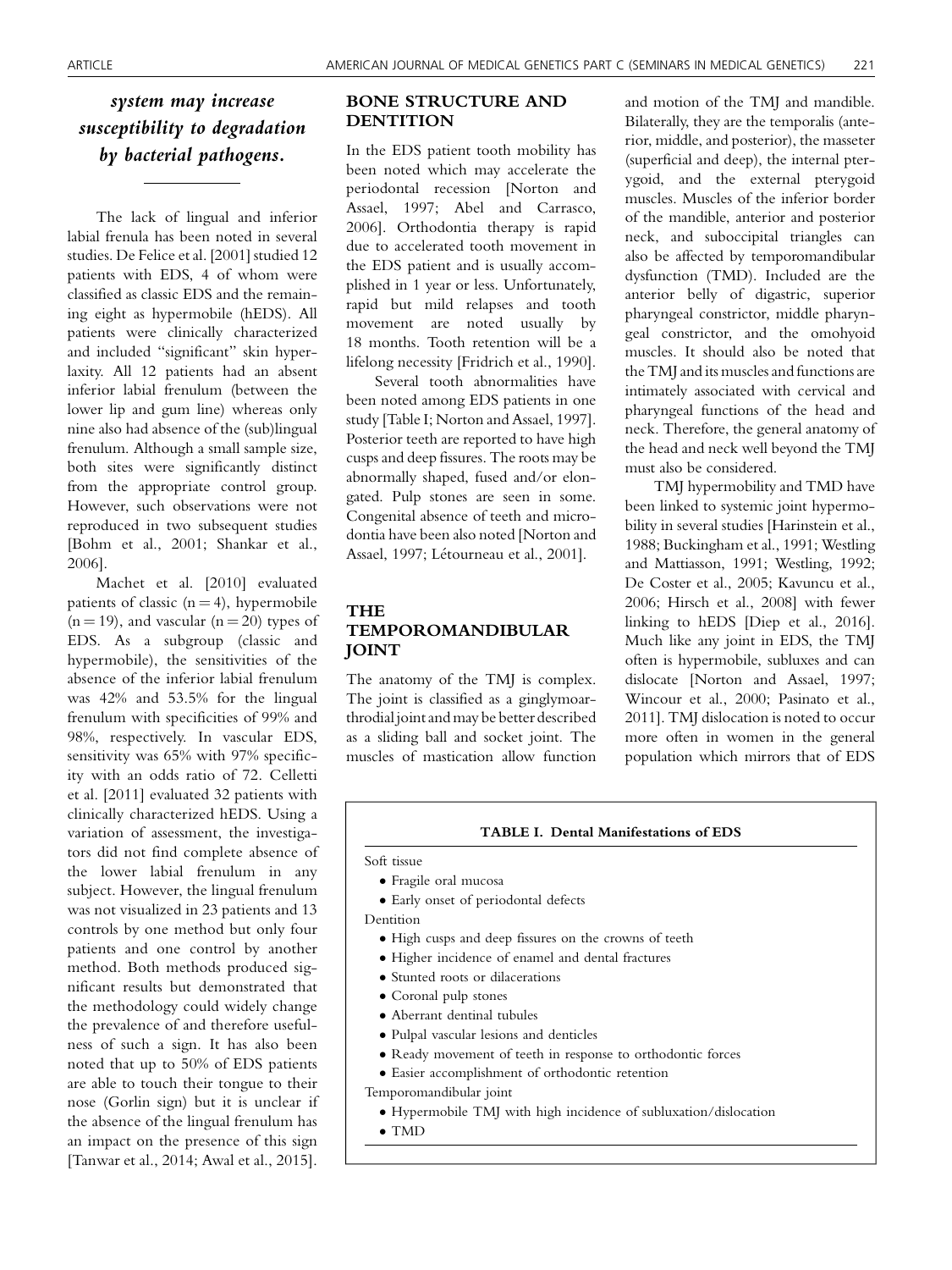[Nosouhian et al., 2015]. The TMJ can relocate once hyperextended but cause the cartilaginous disc to stay dislocated resulting in pain, bony destruction, and limited mobility. The muscles of mastication can be overused, spasm, and cause referred face, head, and neck pain thus resulting in decrease functionality and quality of life [Hagberg et al., 2004; Berglund and Björck, 2012].

TMJ hypermobility and TMD have been linked to systemic joint hypermobility in several studies with fewer linking to hEDS.

# EXAMINATION AND DIAGNOSIS OF TMD

The tracking of opening and chewing motions can be diagnostic of TMD. Common symptoms of TMD include: (i) deflection of the jaw to the affected side; (ii) limitation of opening; (iii) inability to chew; (iv) pain in front of the ear; (v) headaches in the temples or lateral side of the jaw; (vi) tooth pain; (vii) inability to turn the head and/or neck; (viii) inability to get the posterior teeth together; (ix) fullness, itching or pain in the ear(s); (x) "popping" or crepitus with movement of the TMJ.

The mouth opening for the first 33 mm is unstressed pure rotation. Opening beyond the 33 mm involves translation of the condyle and the meniscus down the articular surface. The meniscus should remain interposed between surfaces. If it becomes dislodged anteriorly, the motion of translation is blocked and mouth opening is limited to approximately 33 mm or less. If the meniscus is dislodged posteriorly, the patient will not be able to close their mouth, occlude their teeth, or chew on the affected side. Patients with hypermobile TMJ will often display increased maximal mouth opening often wellbeyond the normal range of 40–55 mm

[Norton and Assael, 1997; Hirsch et al., 2008].

It is not uncommon that the hypermobile patient suddenly dislocates within the TMJ and thereafter has a limited mouth opening of 20–33 mm. This may be due to injury or stress such as: (i) prolonged opening of the mouth (i.e., dental work or intubation); (ii) blow to the head, face, or jaw; (iii) "whiplash" type injury; (iv) hyperopening; (v) hypermobile joints with increase range of motion; (vi) degenerative breakdown of TMJ articular surfaces; (vii) unbalanced occlusion; (viii) habits such as nail biting or gum chewing; (ix) bruxing or clenching the teeth and jaws. Of all of these possible causes, the most common is the bruxing of the teeth and/or clenching of the jaws. When these habits are combined with EDS or other hypermobility syndromes, the effects are substantially amplified, particularly in craniocervical instability patients [Inês et al., 2008].

In an initial examination for TMD, it is important to observe the typical tissues of the oral cavity and the head and the neck, but also the function of the TMJ, cervical, pharyngeal, and tonsillar areas. Excessive translation of the mandible may be associated with pharyngeal collapse which could be related to sleepdisordered breathing in EDS patients [Guilleminault et al., 2013].

In an initial examination for TMD, it is important to observe the typical tissues of the oral cavity and the head and the neck, but also the function of the TMJ, cervical, pharyngeal, and tonsillar areas.

Muscles of mastication positions, action, tenor (especially spasms), and health should be noted. The muscles of mastication are the temporalis, masseter, internal pterygoid, and external pterygoid muscles. Palpation of these muscles will delineate fasciculation and tender areas that generate myofascial pain referral patterns. Traditionally the temporalis muscle refers pain to the upper teeth, and the masseter refers pain to the lower molars. It is not uncommon, however, to have all of the teeth in a quadrant be percussive; teeth may be sensitive to biting pressure and/or produce an aberrant vitality test. Nociceptive pain may also be present.

# THE RELATIONSHIP AND UNDERLYING CAUSES OF THE TMD IN EDS

Several studies have addressed TMJ hypermobility, generalized joint hypermobility, and TMD with various conclusions. The studies reported between 40% in one study and up to 100% in another, of patients presenting with multiple types of headache and/or unilateral or bilateral TMJ pain [Castori and Voermans, 2014].

In a recent study of 114 EDS patients comprising several types with an equal number of controls, a higher proportion of the EDS patients experienced hypermobile joints during extreme mouth opening, poor mouth opening ability when biting into thick food, clicking, crepitation, and permanent locking of the jaw open and closed. Many of the EDS patents reported decreased hypermobility of the joint with age [Abel and Carrasco, 2006].

Understanding the relationship between the head, neck, and mandible structures ultimately provides a key to pain management. The classic TMD headache has been deemed to be caused by muscle spasms triggered by stress, clenching of the jaws, ischemia, osteoclastic and compression degeneration, and/or neurological input to the trigeminal nerve, which is a potential TMD input source of migrainous head pain [Shankland, 1998]. Inflammation of TMJ structures also occurs due to meniscal displacement and/or condylar displacement. Muscle spasticity and postural disorders also impact TMD [Ciancaglini et al., 1999]. An additional, less widely recognized significant trigger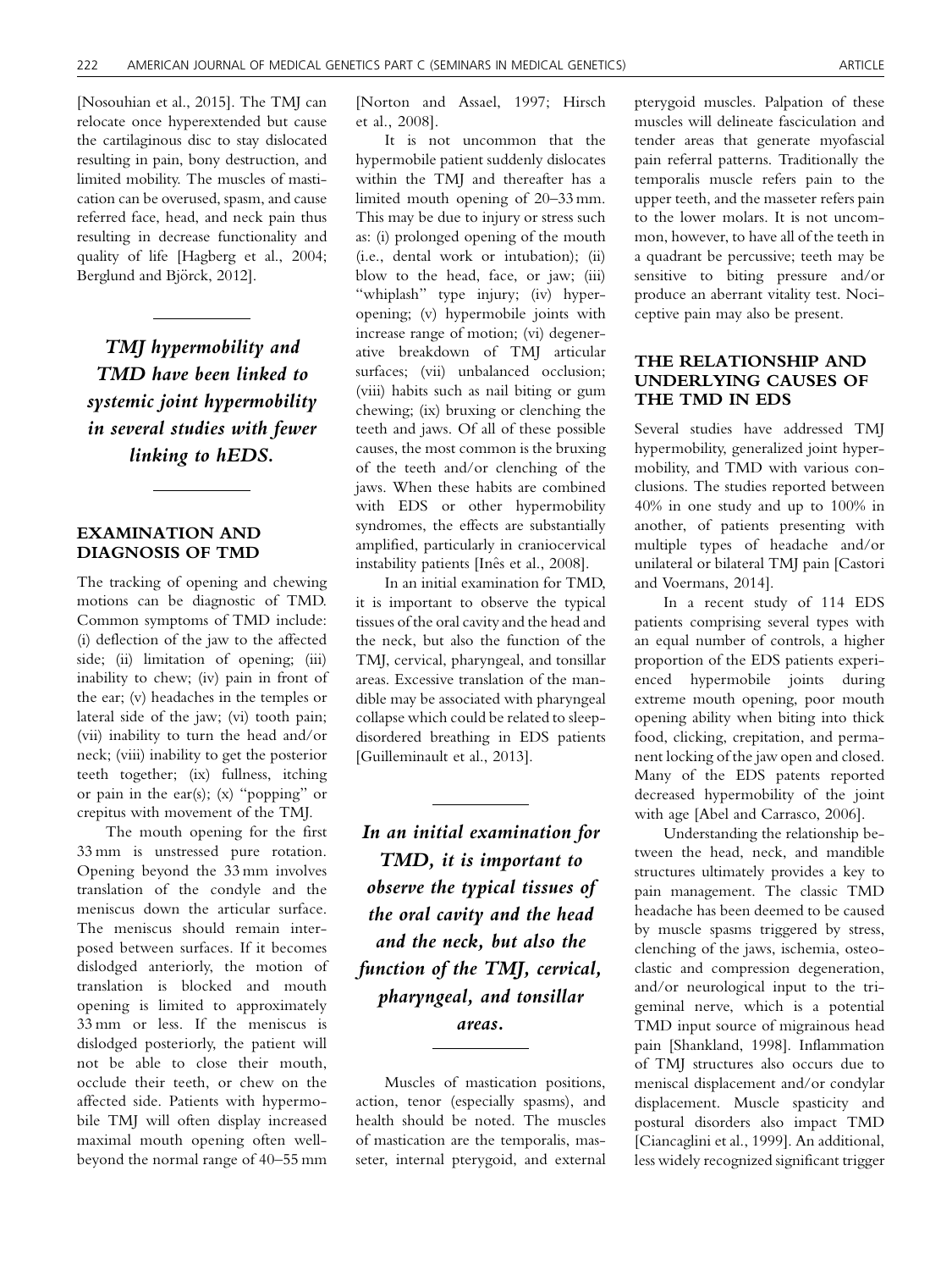of TMD pain is displacement of the cervical vertebrae [De Laat et al., 1998; von Piekartz and Lüdtke, 2011].

# CRANIOCERVICAL INSTABILITY, CERVICAL SPINE DISORDERS, AND TMD

As early as 1934, researchers noted the relationship between craniocervical instability (CCI), craniomandibular disorder, and headaches [Costen, 1997]. De Laat et al. [1998] found 71% of cervical spine disorders (CSD) in the TMD group with 40% in the non-TMD group. Similar findings had been described previously by de Wijer et al. [1996], abeit using a smaller group. More recently, Inês et al. [2008] examined the effect of TMD and positioning of the skull over the cervical region. The authors found that 90% of the patients with cervical pain had TMD, and, thus, concluded that the position of the cervical spine (postural) impacted TMJ function. As the neck and especially the upper cervical spine are often involved in EDS patients, the interaction, recognition, and potential co-management should be considered.

### MANAGEMENT

# Soft Tissue

Dental visits should be minimal in length to avoid causing problems related to the TMJs. All injections should be given with care to preclude hematomas especially the inferior alveolar nerves. An orthodontic appliance for a patient with EDS should be smooth and relatively simple in spring design, so that the tongue and buccal mucosa are not abraded.

The periodontal ligaments are fragile which requires the orthodontic forces to be less than usual. The teeth will move rapidly due to the fragility of the periodontal ligament and relapse quickly. Longer periods of tooth retention is recommended. Dental and oral surgeries should be avoided if possible. If surgery is necessary, blood coagulation tests should be evaluated before proceeding. Suturing should be done with extreme care due to the fragility of the tissues and oral mucosa.

# TREATMENT OF TMD

Years of study of TMD, as well as advanced imaging techniques, have led to a deeper understanding of the syndrome, its causes, and treatment. Yet, while proper diagnosis and precise treatment of TMD is always complex, it is far more so in the EDS patient. Even practitioners highly trained in the area of TMD can face unexpected challenges in diagnosing and treating an EDS patient if they do not have an in-depth understanding of EDS. Some symptoms are obvious to the practitioner familiar with the disorder, and some are very subtle.

Yet, while proper diagnosis and precise treatment of TMD is always complex, it is far more so in the EDS patient. Even practitioners highly trained in the area of TMD can face unexpected challenges in diagnosing and treating an EDS patient if they do not have an in-depth understanding of EDS.

Assuming TMJ hypermobility and generalized joint hypermobility increases the prevalence of TMD, all EDS patients should be treated prophylactically. Prevention of TMJ injury should be paramount. Postural alignment as well as upper back and cervical issues need to be addressed. Lifestyle changes can include alteration of chewing patterns, diet, stress reduction techniques, and management of physical activities.

Multiple treatments are available for management of pain and TMDassociated problems, depending on the source and type of symptoms. Because all musculature in the body is susceptible to spasm and contracture, eliminating or minimizing muscle spasms is often the first step in reducing pain, and offers conservative treatment options which are appropriate for the EDS patient. With the multiple manifestations of EDS, it is important that TMD care be conservative, focused and highly informed. The following techniques are helpful:

- Deep heat has the ability to relax muscle fibers and decrease spasms. The usual protocol is 10-3-10: 10 min of warm, followed by 3 min of cold, and 10 min of warm.
- Cold laser (Superpulsed Low Level Laser Therapy) has been shown to be effective in pain management of TMD [Marini et al., 2010].
- Friction muscle massage stretches and relaxes the muscle fibers. A muscle is relaxed when it is a full length.
- Custom splints to stabilize the TMD have proven effective over time. Such appliances, when carefully created to target appropriate anterior repositioning, provide stabilization, limit joint injury, and help maintain physiological posture.
- Prolotherapy, also called regenerative injection therapy, is a non-surgical alternative medicine treatment for ligament and tendon reconstruction. Injections of a combination of dextrose and local anesthetic have proven promising [Hakala, 2005].
- Medications offer a variety of options, such as muscle relaxants, mood elevators, anti-inflammatories, and pain medications. In the EDS patient, care must be taken to consider other medications and possible additional effects of any medication.
- Botulinum toxin to relax muscle or at trigger points can provide almost immediate relief for some patients. Botulinum toxin is injected into specific trigger points, particularly for the purposes of relieving migraines, muscle spasms, involuntary positional motions, and structural physicality.
- Physical therapy can assist with muscle integrity, posture, and can maintain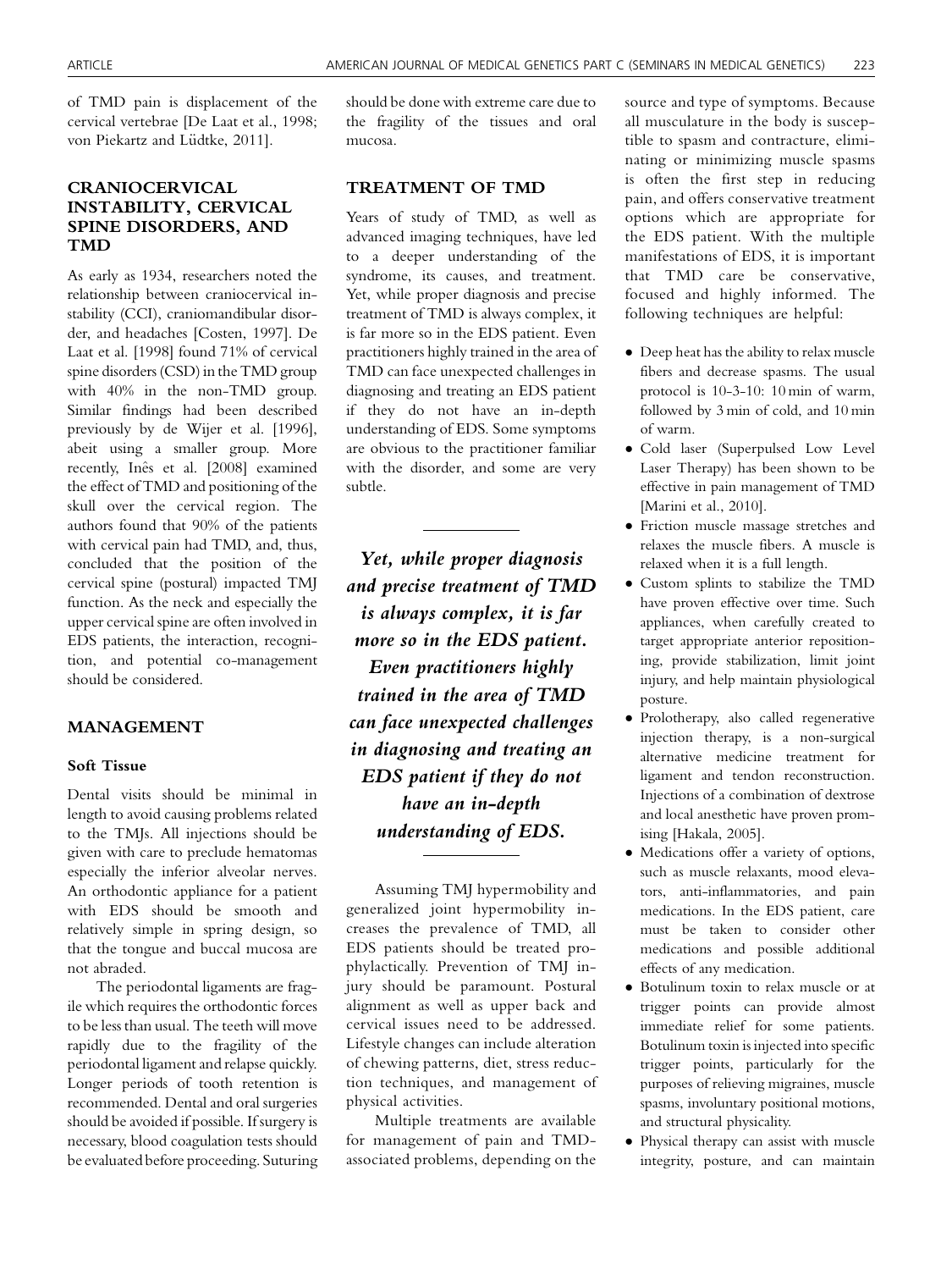ranges of motion and physiological structural position for function. It is vital that the physical therapist understand the special needs of the EDS patient, including the attendant increased fragility.

- Surgical options should be limited to extreme cases, such as physical damage to the TMJ. EDS patients in particular face unique surgical challenges, making them less than ideal candidates for surgical TMJ stabilization. Surgical repairs heal slowly and often with unpredictable results.

## FUTURE DIRECTIONS

Oral mandibular manifestations are commonly encountered in the EDS patient but their true prevalence and significance should be studied to establish the relationship between EDS and TMD. Additional study could also be informative regarding diagnosis and treatment, particularly in the area of craniofacial pain. Most importantly, the relationship of cervical spine disorders to TMD in EDS patients requires further study. While the "mechanics" of a malfunctioning TMJ are well established, the question remains: in addition to obvious factors such as trauma or bruxism, what causes malfunctioning of the joint? Could cervical spine disorders and craniocervical instability be an underlying causative factors?

The increased fragility and friability of the oral tissues are an indication of the friability of other mucosal-based tissues in the body. The presence of the concerning signs of EDS should be an indication to the practitioner to consider further consultations including rheumatology, dermatology, and/or genetics to confirm and establish the potential type of EDS.

EDS patients face a variety of quality of life issues, often including sleep disturbances related to chronic pain [Voermans et al., 2010]. It is important that practitioners not overlook additional issues that could affect sleep. The previously discussed relationship between head, neck, and mandibular structures, in combination with EDS-type changes in soft tissue and

cartilaginous structures, might also be a contributing factor for sleep-disruptive manifestations. EDS tissue laxity and lack of tonicity may cause constriction and in some cases, collapse of the nasal and pharyngeal spaces. Mandibular structure, function, and motion all dictate the position of the actions of the origins and insertions of the musculature that allow pharyngeal structure and function in the action of breathing.

Recent studies have suggested a link between sleep-disordered breathing (SBD) and EDS, "which is commonly unrecognized, and is responsible for daytime fatigue and poor sleep," [Guilleminault et al., 2013]. Additionally, the study concluded, "ED[S] patients are at particular risk for SDB due to genetically related cartilage defects causing these patients to develop facial structures known to cause SDB."

While the relationship between bruxism, including sleep-related bruxism, andTMJ remains unclear [Manfredini and Lobbezoo, 2010] given the prevalence of TMJ disorders and soft tissue impairment in the EDS patient, practitioners should be cognizant of the possibility of an affected airway, which can best be determined by a formal sleep study. The subject of sleep-disordered breathing in the Ehlers–Danlos patient is one that requires additional study.

Additionally, further studies to document the prevalence of the absence/hypoplasia of the oral frenula in the various types of EDS with specific emphasis on consistency of the evaluation. Further studies on the prevalence of Gorlin sign in the various EDS types and the relationship to the lingual frenulum could prove helpful to dental practitioners in the recognition of EDS.

#### SUMMARY

Research has confirmed a variety of oral and mandibular manifestations associated with EDS. TMD and pain resulting from a malfunctioning oral and mandibular structure appear to be highly prevalent in the EDS patient population. This relationship is logical given the nature of EDS and its effects on the multiple oral structures and collagen.

The exact nature of this relationship merits further study. Additionally, the relationship between TMD, myofascial pain, and CCI presents an opportunity for meaningful research, with the goal of providing more effective treatment.

#### REFERENCES

- Abel MD, Carrasco LR. 2006. Ehlers-Danlos syndrome: Classifications, oral manifestations, and dental considerations. Oral Surg Oral Patol Oral Radiol Endod 102:582–590.
- Awal D, Lloyd TW, Petersen HJ. 2015. The role of the dental practitioner in diagnosing connective tissue and other systemic disorders: A case report of a patient diagnosed with the type III Ehlers-Danlos syndrome. Oral Surg 8:96–101.
- Berglund B, Björck E. 2012. Women with Ehlers-Danlos syndrome experience low oral health-related quality of life. J Orofac Pain 26:307–314.
- Bohm S, Martinez-Schramm A, Gille J, Behrens P. 2001. Missing inferior labial and lingual frenulum in Ehlers-Danlos syndrome. Lancet 358:1647–1648.
- Buckingham RB, Braun T, Harinstein DA, Oral K, Bauman D, Bartynski W, Killian PJ, Bidula LP. 1991. Temporomandibular joint dysfunction syndrome: A close association with systemic joint laxity (the hypermobile joint syndrome). Oral Surg Oral Med Oral Pathol 72:514–519.
- Castori M, Voermans NC. 2014. Neurological manifestations of Ehlers-Danlos syndrome- (s): A review. Iran J Neurol 13:190–208.
- Celletti C, Castori M, La Torre G, Grammatico P, Morico G, Camerota F. 2011. Reassessment of oral frenula in Ehlers-Danlos syndrome: A study of 32 patients with the hypermobility type. Am J Med Genet Part A 155A:3157–3159.
- Ciancaglini R, Testa M, Radaelli G. 1999. Association of neck pain with symptoms of temporomandibular dysfunction in the general adult population. Scand J Rehabil Med 31:17–22.
- Conti PCR, Pinto-Fiamengui LMS, Cunha CO, Conti AC. 2012. Orofacial pain and temporomandibular disorders: The impact on oral health and quality of life. Braz Oral Res 26:120–123.
- Costen JB. 1997. A syndrome of ear and sinus symptoms dependent upon disturbed function of the temporomandibular joint. 1934. Ann Otol Rhinol Laryngol 106:805–819.
- De Coster PJ, Van den Berghe LI, Martens LC. 2005. Generalized joint hypermobility and temporomandibular disorders: Inherited connective tissue disease as a model with maximum expression. J Orofac Pain 19:47–57.
- De Felice C, Toti P, Di Maggio G, Parini S, Bagnoli F. 2001. Absence of the inferior labial and lingual frenula I Ehlers-Danlos syndrome. Lancet 357:1500–1502.
- De Laat A, Meuleman H, Stevens A, Verbeke G. 1998. Correlation between cervical spine and temporomandibular joint disorders. Clin Oral Invest 2:54–57.